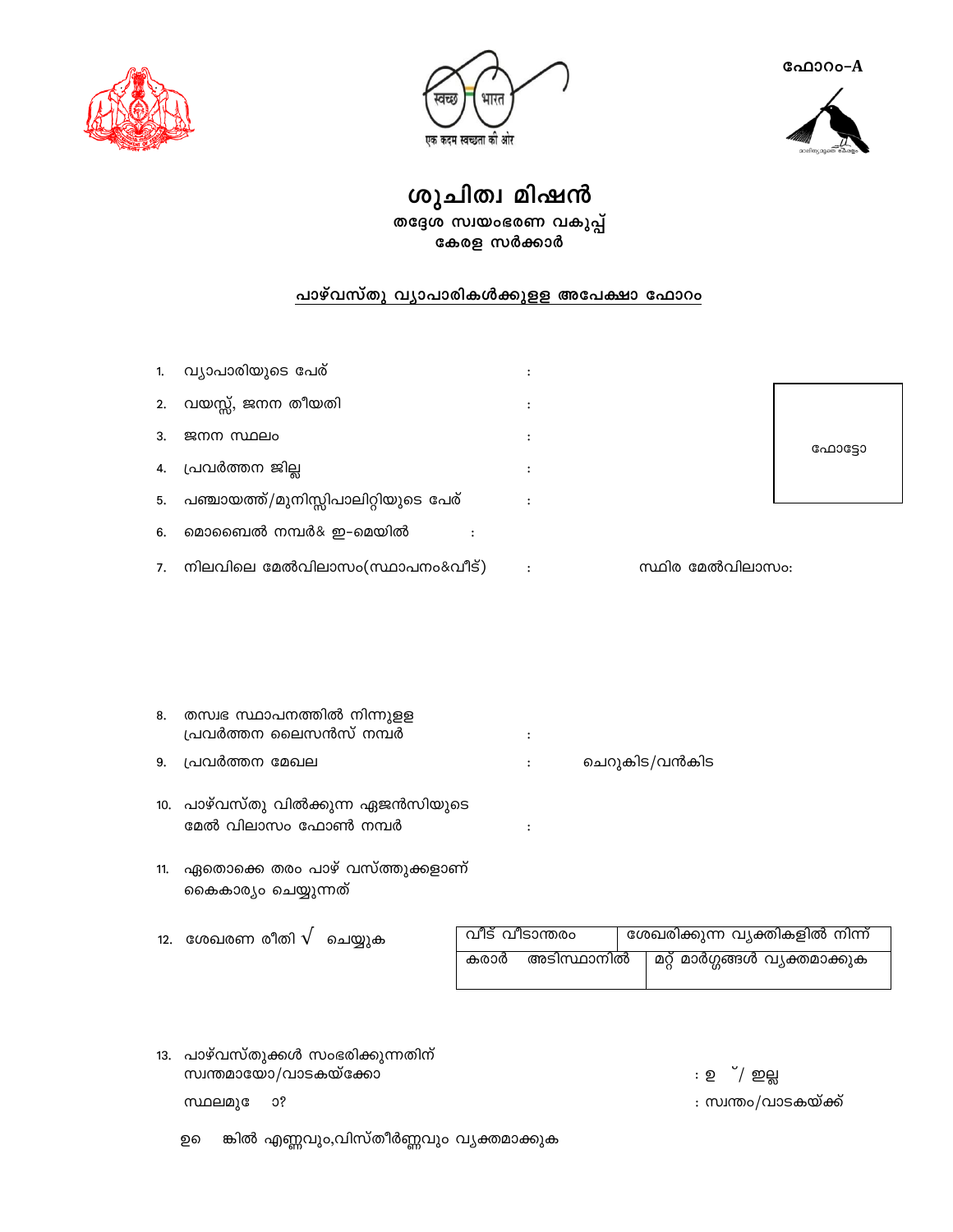| 14.  സംഭരണ സ്ഥലത്ത് വൈദ്യുതിയും ജല ലഭ്യതയും ഉദേ<br>O?                                                                                                                                                       | $\ddot{\cdot}$       | ഉ ്/ ഇല് <u>ല</u> |
|-------------------------------------------------------------------------------------------------------------------------------------------------------------------------------------------------------------|----------------------|-------------------|
| 15. സംഭരണ സ്ഥലത്ത് ഏതെങ്കിലും തരത്തിലുള്ള യന്ത്രങ്ങൾ<br>ഉപയോഗിക്കുന്നുഭ<br>ാ?ഉെ<br>ങ്കിൽ വൃക്തമാക്കുക                                                                                                       | $\ddot{\cdot}$       | <b>ഉ</b> ്/ ഇല്ല  |
| 16. പാഴ്വസ്തു ശേഖരണത്തിന് സ്വന്തം<br>വാഹനം ഉ<br>O?<br>ങ്കിൽ എണ്ണവും തരവും വ്യക്തമാക്കുക.<br>ഉെ                                                                                                              | $\ddot{\cdot}$       | ഉ ്/ ഇല്ല         |
| 17. വാടകയ്ക്കോ,കരാർ ആടിസ്ഥാനത്തിലോ,<br>വാഹനം ഉപയോഗിക്കുന്നുദേ<br>O?                                                                                                                                         | $\ddot{\cdot}$       | ഉ ്/ ഇല്ല         |
| 18.  താങ്കളുടെ സ്ഥാപനത്തിന് ഇൻഷുറൻസ് കവറേജ് ഉദേ<br>O?<br>ങ്കിൽ വ്യക്തമാക്കുക<br>ഉെ<br>(തീപിടിത്തം,മോഷണം,അപകടം തുടങ്ങിയവയ്ക്കുള്ള പരിരക്ഷ)                                                                   | $\ddot{\phantom{a}}$ | <b>ഉ</b> ്/ ഇല്ല  |
| 19. സാമൂഹിക സുരക്ഷയുടെ ഭാഗമായ് ഏതെങ്കിലും സർക്കാർ /സ്വകാര്യ :<br>(ആരോഗ്യപരിരക്ഷ, വെൽഫെയർ ഫ ് തുടങ്ങിയവ)പദ്ധതികളിൽ<br>ങ്കിൽ വൃക്തമാക്കുക<br>അംഗത്വമുെെ                                                       |                      |                   |
| 20. ഏതെങ്കിലും തരത്തിലിള്ള സാംബത്തിക സഹായം ലഭ്യമായിട്ടുേ<br>ങ്കിൽ തുക ഉൾപ്പടെ വ്യക്തമാക്കുക<br>ഉെ<br>(ബാങ്കുകൾ,സർക്കാർ ഏജൻസികൾ, സ്വകാര്യസ്ഥാപനങ്ങൾ,<br>റീസൈക്ളിംഗ് കമ്പനികളിൽ നിന്നുള്ള അഡ്വാൻസ് തുടങ്ങിയവ) | $0?$ :               | <b>ഉ</b> ്/ ഇല്ല  |
| 21. ഒരു മാസം കൈകാര്യം ചെയ്യുന്ന പാഴ്വസ്തുക്കളുടെ<br>ഭാരം രേഖപ്പെടുത്തുക(Kg/Tonne)                                                                                                                           |                      |                   |
| 22. താങ്കളുമായ് പരിചയമുള്ള കേരളത്തിലെ ര ് വ്യക്തികളുടെ<br>പേര്, മേൽവിലാസം, ഫോൺ നമ്പർ                                                                                                                        |                      |                   |
| 23. പൊതുജനം/സർക്കാരിൽ നിന്നും അജൈവമാലിന്യ ശേഖരണവുമായ്<br>ബന്ധപ്പെട്ട് നേരിടുന്ന ബുദ്ധിമുട്ടുകൾ/വെല്ലുവിളികൾ                                                                                                 |                      |                   |
| 24. തദ്ദേശ സ്വയംഭരണ സ്ഥാപനങ്ങൾ വീടുകൾ, കച്ചവട സ്ഥാപനങ്ങൾ, റസിഡന്റ്സ്<br>അസോസിയേഷനുകൾ എന്നിവിടങ്ങളിൽ നിന്നും അജൈവ മാലിന്യങ്ങൾ                                                                                |                      |                   |

ശേഖരിക്കുന്നതിൽതൽപ്പരനാണോ?

അതെ/അല്ല

 $\ddot{\ddot{\phantom{1}}}\,$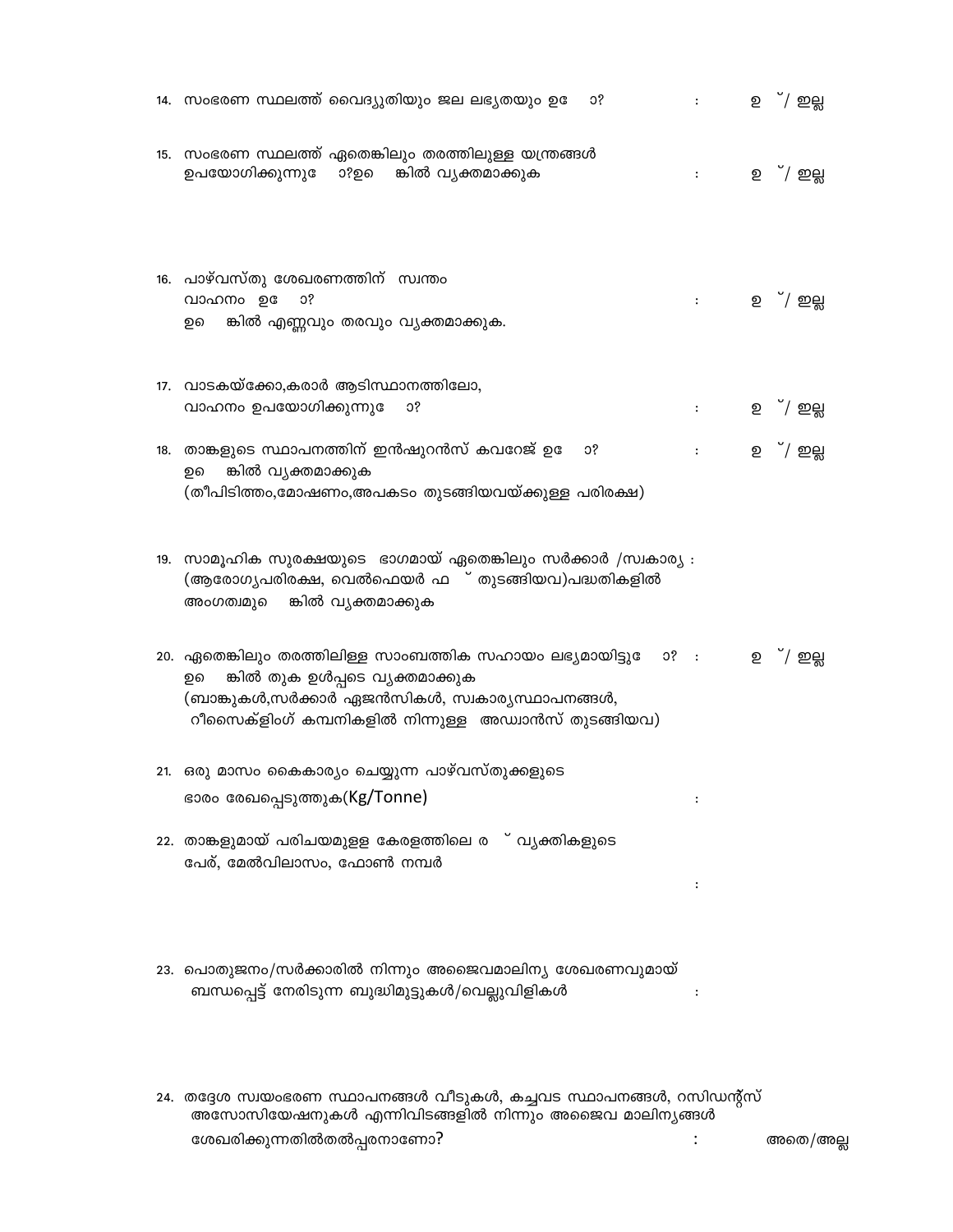നിർദ്ദേശങ്ങൾ :

#### <u>സാക്ഷ്യപത്രം</u>

ശുചിത്വ മിഷന്റെ അജൈവ മാലിന്യ ശേഖരണ പദ്ധതിയുടെ ഭാഗമായി ശുചിത്വ മിഷൻ ചുമത ലപ്പെടുത്തുന്ന തദ്ദേശ സ്വയംഭരണ സ്ഥാപനങ്ങൾ, കച്ചവട സ്ഥാപനങ്ങൾ, റസിഡന്റ് അസോസിയേഷ നുകൾ തുടങ്ങി വിവിധ സ്ഥാപനങ്ങളിൽ നിന്നും അജൈവമാലിനൃങ്ങൾ ശേഖരിക്കുന്നതിന് സന്നദ്ധമാ ണെന്നും ശുചിത്വ മിഷനിൽ നിന്നും നൽകുന്ന യൂണിഫോമും ഐഡന്റിറ്റി കാർഡും ശുചിത്വ മിഷ നിൽ നിന്ന്ചുമതലപ്പെടുത്തുന്ന പ്രവർത്തനങ്ങളിലേർപ്പെടുമ്പോൾ മാത്രമേ അണിയുകയുളളൂ എന്നും ഇതിനാൽ സാക്ഷ്യപ്പെടുത്തുന്നു.

പേര് & ഒപ്പ്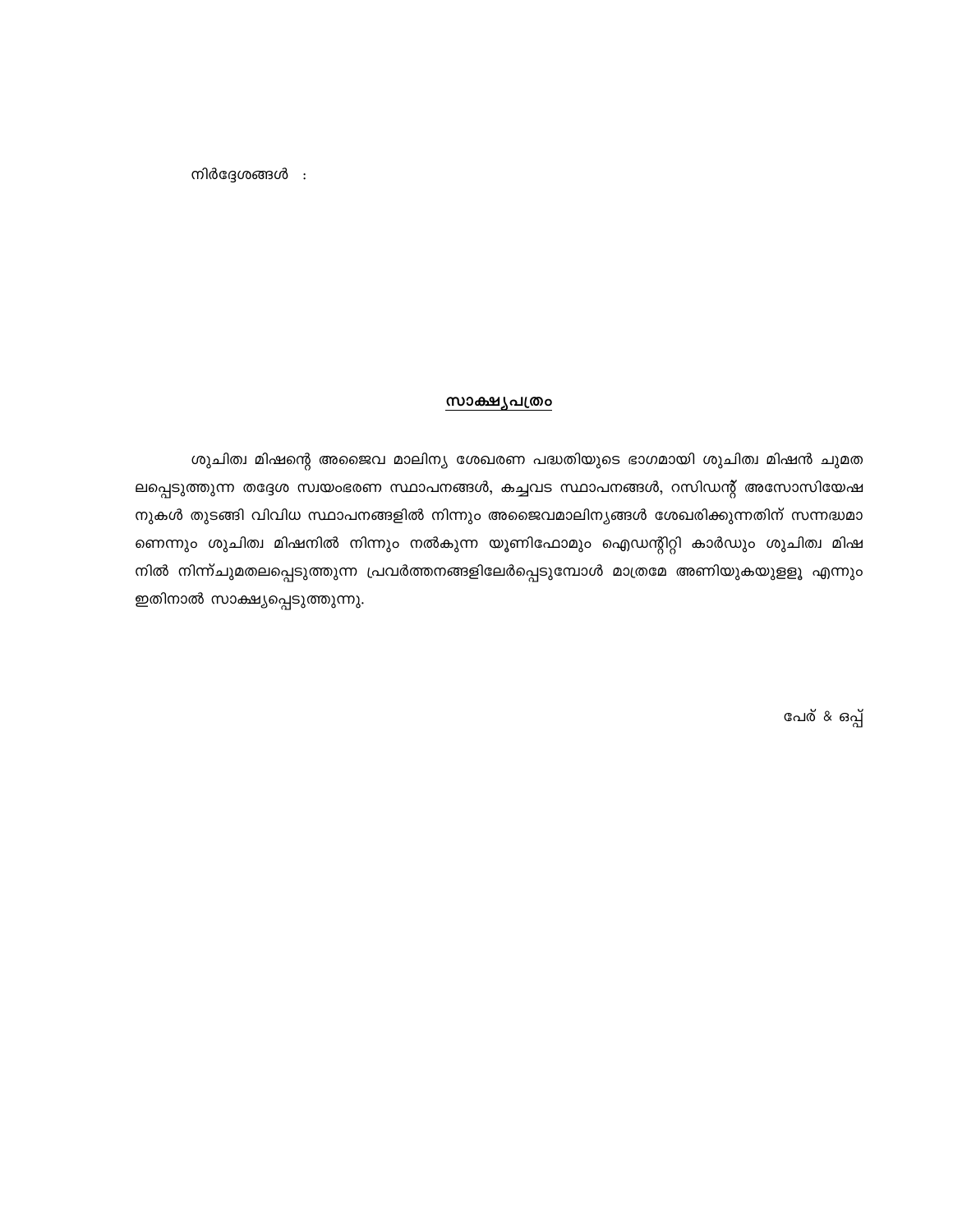ഫോറ**ം-A1** 







# ശുചിത്വ മിഷൻ

## തദ്ദേശ സ്വയംഭരണ വകുപ്പ് കേരള സർക്കാർ

## പാഴ്വസ്തു ശേഖരിക്കുന്ന വ്യക്തികൾക്കുളളഅപേക്ഷാ ഫോറം

 $\ddot{\cdot}$ 

 $\ddot{\cdot}$ 

 $\ddot{\cdot}$ 

 $\ddot{\cdot}$ 

 $\colon$ 

വൃക്തിയുടെ പേര്  $1.$ 

വയസ്സ്, ജനന തീയതി  $2.$ 

- ജനന സ്ഥലം 3.
- പ്രവർത്തന ജില്ല 4.
- പഞ്ചായത്ത്/മുനിസ്സിപാലിറ്റിയുടെ പേര്: 5.
- മൊബൈൽ നമ്പർ & ഇ-മെയിൽ  $6.$
- നിലവിലെ മേൽവിലാസം (സ്ഥാപനം&വീട്) :  $7.$

## ഫോട്ടോ

സ്ഥിര മേൽവിലാസം:

: ചെറുകിട/വൻകിട/ശേഖരണം മാത്രം പ്രവർത്തന മേഖല 8. പാഴ്വസ്തു സംഭരണ സ്ഥലം ്/ ഇല്ല 9.  $\cdot$ ഉ ങ്കിൽ എണ്ണവും, വിസ്തീർണ്ണവും വ്യക്തമാക്കുക ഉെ 10. പാഴ്വസ്തു വിൽക്കുന്ന ഏജൻസിയുടെ മേൽ വിലാസവും ഫോൺ നമ്പറും: 11. പാഴ്വസ്തു ശേഖരണത്തിന് സ്വന്തമായ് വാഹനമുോ: ഉ ്/ ഇല്ല 12. സാമൂഹിക സുരക്ഷയുടെ ഭാഗമോയ് ഏതെങ്കിലും : ഉ ്/ ഇല്ല സർക്കാർ /സ്വകാര്യ പദ്ധതികളിൽ അംഗത്വമുേ ാ?

(ആരോഗ്യ പരിരക്ഷ, വെൽഫെയർ പദ്ധതികൾ തുടങ്ങിയവ)

ങ്കിൽ വ്യക്തമാക്കുക

ഉെ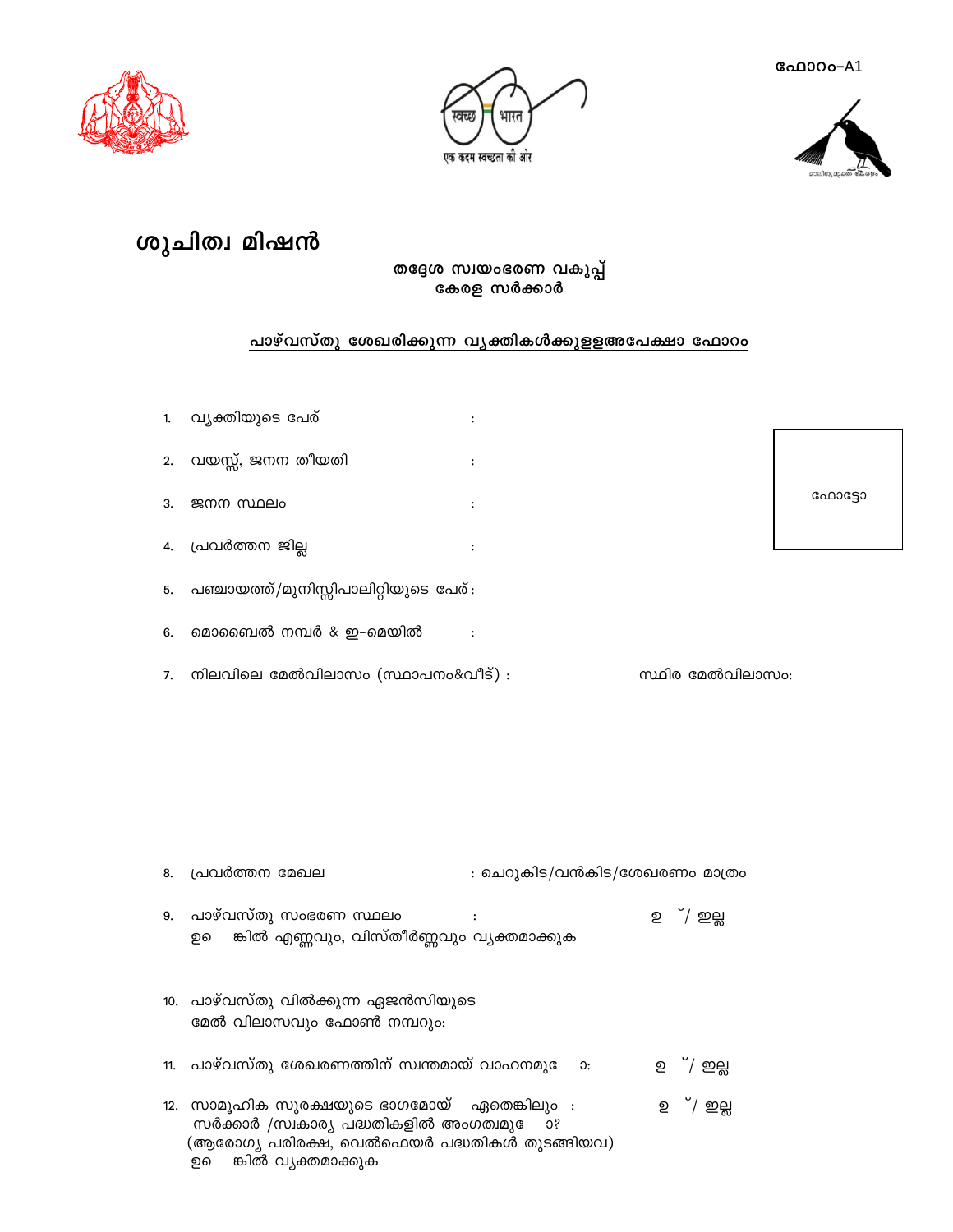13. താങ്കളുമായ് പരിചയമുള്ള ര ് വ്യക്തികളുടെ പേര് : മേൽവിലാസം, ഫോൺ നമ്പർ

- 14. പൊതുജനം/സർക്കാരിൽ നിന്നും അജൈവമാലിന്യ ശേഖരണവുമായി ബന്ധപ്പെട്ട് നേരിടുന്ന ബുദ്ധിമുട്ടുകൾ/വെല്ലുവിളികൾ:
- 15. തദ്ദേശ സ്വയംഭരണ സ്ഥാപനങ്ങൾ വീടുകൾ, കച്ചവട സ്ഥാപനങ്ങൾ, റസിഡന്റ്സ് അസോസിയേഷനുകൾ എന്നിവിടങ്ങളിൽ നിന്നും അജൈവ മാലിനൃങ്ങൾ ശേഖരിക്കുന്നതിൽ തൽപ്പരനാണോ ? (അതെ/അല്ല)

നിർദ്ദേശങ്ങൾ :

#### <u>സാക്ഷ്യപത്രം</u>

ശുചിത്വ മിഷന്റെ അജൈവ മാലിന്യ ശേഖരണ പദ്ധതിയുടെ ഭാഗമായി ശുചിത്വ മിഷൻ ചുമത ലപ്പെടുത്തുന്ന തദ്ദേശ സ്വയംഭരണ സ്ഥാപനങ്ങൾ, കച്ചവട സ്ഥാപനങ്ങൾ, റസിഡന്റ് അസോസിയേ ഷനുകൾ തുടങ്ങി വിവിധ സ്ഥാപനങ്ങളിൽ നിന്നും അജൈവമാലിന്യങ്ങൾ ശേഖരിക്കുന്നതിന് സന്നദ്ധ മാണെന്നും ശുചിത്വ മിഷനിൽ .നിന്നും നൽകുന്ന യൂണിഫോമും ഐഡന്റിറ്റി കാർഡും ശുചിത്വ മിഷ നിൽ നിന്ന് ചുമതലപ്പെടുത്തുന്ന പ്രവർത്തനങ്ങളിലേർപ്പെടുമ്പോൾ മാത്രമേ അണിയുകയുളളൂ എന്നും ഇതിനാൽ സാക്ഷ്യപ്പെടുത്തുന്നു.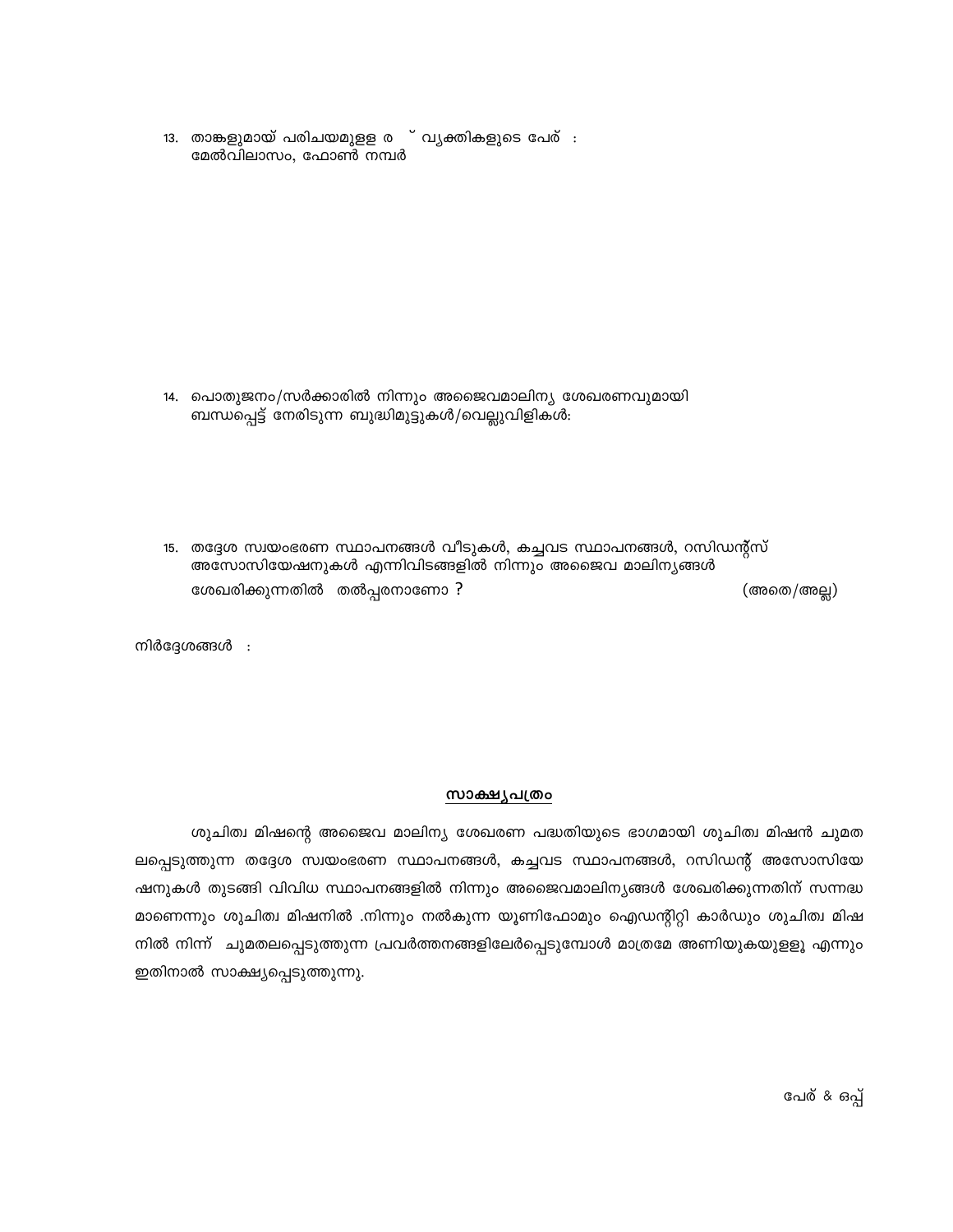## **Phase I**

## പാഴ്വസ്തു വ്യാപാരികളുടെ രജിസ്ട്രേഷൻ (Scrap Dealers Registration)

ശുചിത്വമിഷൻ വിവിധ തദ്ദേശസ്വയം ഭരണ സ്ഥാപനങ്ങളുമായി ചേർന്ന് നടപ്പിലാക്കുന്ന വിവിധ ശാസ്ത്രീയ മാലിന്യ പരിപാലന പദ്ധതികളുടെ വിജയത്തിന് ഏറ്റവും വെല്ലുവിളി ഉയർത്തുന്ന വസ്തുക്കളാണ് പ്ലാസ്റ്റിക്കും ഇ–വേസ്റ്റും ഉൾപ്പെടെയുളള അജൈവമാലിനൃങ്ങൾ. ഇത്തരം അജൈവമാലിന്യങ്ങൾ ജൈവ മാലിന്യങ്ങളുമായ് കൂടി കലർന്ന് വിവിധതരം മാലിന്യ സംസ്കരണ പ്ലാന്റുകളിലേക്ക് എത്തുന്നത് പ്ലാന്റുകളുടെ സാങ്കേതിക തകരാറിന് കാരണമാകു ന്നതും, അജൈവമാലിന്യങ്ങൾ കത്തിക്കപ്പെടുമ്പോഴു ാകുന്ന പുക വിവിധ അസുഖങ്ങൾക്കും അന്തരീക്ഷ മലിനീകരണത്തിണത്തിനും കാരണമാകുന്ന സാഹചര്യത്തിൽ ശുചിത്വ മിഷന്റെ നേതൃ ത്വത്തിൽ അജൈവമാലിന്യ ശേഖരണത്തിന് പാഴ്വസ്തു വ്യാപാരികളുടെ സഹകരണത്തോടെ പുതിയ പദ്ധതിക്ക് തുടക്കം കുറിക്കുകയാണ്. ര<sup>്</sup>ഘട്ടങ്ങളിലായ് പൂർത്തീകരിക്കാൻ ഉദ്ദേശി ക്കുന്ന പാഴ്വസ്തുവ്യാപാരികളുടെ രജിസ്ട്രേഷന്റ ആദ്യഘട്ടത്തിൽ അടിസ്ഥാനവിവരങ്ങൾ ശേഖ രിക്കുന്നതിനാണ് ഉദ്ദേശിക്കുന്നത്.

#### ലക്ഷ്യം

- 1. സംസ്ഥാത്ത് അനൗപചാരികമായി പാഴ്വസ്തുശേഖരണം, വിപണനം നടത്തിവരുന്നവരെ ഖരമാലിന്യ പരിപാലന മേഖലയിൽ ഔപചാരികമായി ബന്ധിപ്പിക്കുക.
- 2. രജിസ്റ്റർ ചെയ്യപ്പെടുന്ന പാഴ് വസ്തു വ്യാപാരികളുമായി ചേർന്ന് വിവിധ തദ്ദേശസ്വയം ഭരണ സ്ഥാപനങ്ങളിൽ അജൈവമാലിന്യ ശേഖരണ സംവിധാനം ഒരുക്കി അജൈവമാ ലിന്യ പ്രശ്നത്തിന് പരിഹാരം ക ത്തുക.

## രജിസ്ട്രേഷൻ വിവരങ്ങൾ

<u>.പാഴ്വസ്തു വ്യാപാരികളുടെ രജിസ്ട്രേഷന് ര<sup>ം</sup> തരം ഫോറങ്ങളു<sup>ം</sup>. ഫോറം 'എ' യും ഫോറം</u> 'ബി' യും

**ഫോറം എ&എ1**:- പാഴ്വസ്തു വ്യാപാരികളുടെ /വ്യക്തികളുടെ വ്യക്തിഗത വിവരങ്ങളും സമ്മതപത്രവും അടങ്ങുന്ന വിവരങ്ങൾ.

**ഫോറം ബി** :– പാഴ്വസ്തു വ്യാപാരികൾ ശേഖരിക്കുന്ന വിവിധതരം പാഴ്വസ്തു ക്കളുടെ ഇനം, വിലനിലവാരം തുടങ്ങിയ വിവരങ്ങൾ ഉൾപ്പെടുന്നു.

## നിർദ്ദേശങ്ങൾ

ഫോറം എ&എ1:–പാഴ്വസ്തു വ്യാപാരികൾക്ക് /വ്യക്തികൾക്ക് നൽകി പൂരിപ്പിച്ച് വാങ്ങേ താണ്. എഴുത്തും വായനയും അറിയാത്ത വ്യാപാരികളുടെ ഫോറം ശുചിത്വമിഷൻ പ്രതിനിധി വിവരങ്ങൾ ചോദിച്ച് പൂരിപ്പിച്ച് വ്യാപാരിയെക്കൊ ് ഒപ്പിടീക്കേ താണ്. ഒപ്പിടീച്ചഫോറം ജില്ലാ ശുചിത്വമിഷന്റെവെരിഫിക്കേഷന് വിധേമാക്കിയതിന്ശേഷം സംസ്ഥാന ശുചിത്വമിഷ (വ്യാപാരികളുമായ് സുഹൃദ് ബന്ധം സ്ഥാപിക്കാൻ ശ്രദ്ധി നിൽ സമർപ്പിക്കേ താണ്. താണ്) ക്കേ

**ഫോറം ബി**:– ശുചിത്വമിഷൻ പ്രതിനിധി പാഴ്വസ്തു വ്യാപാരികളോട് വിവരങ്ങൾ നേരിട്ട് ചോദിച്ചറിഞ്ഞ് പൂരിപ്പിക്കേ താണ്. പൂരിപ്പിച്ച ഫോറം സംസ്ഥാന ശുചിത്വമിഷനിൽ സമർപ്പിക്കേ താണ്.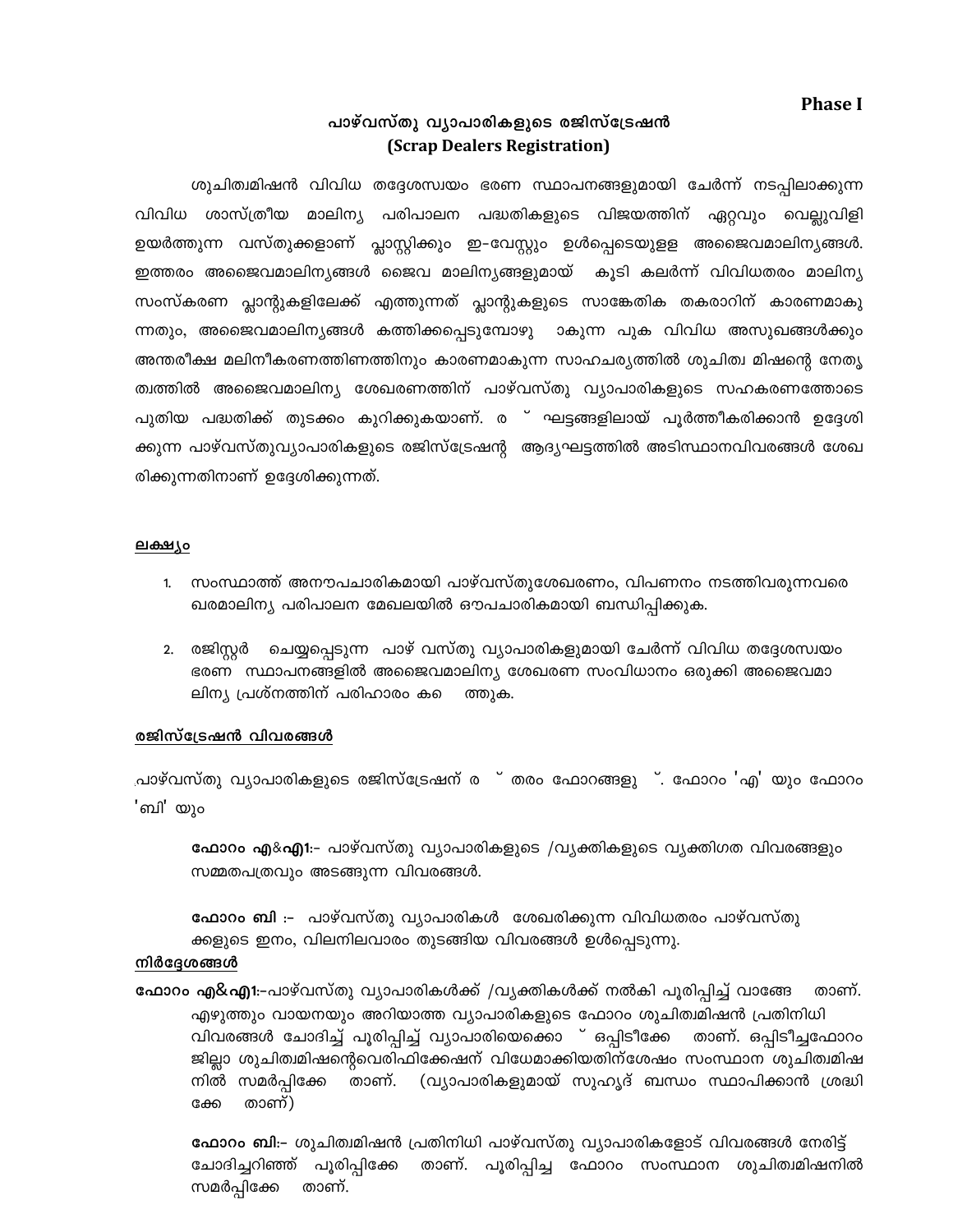അപേക്ഷാഫോറം ശുചിത്വ മിഷന്റെ www.sanitation.kerala.gov.in വെബ് സൈറ്റിൽ ലഭ്യമാണ്. വ്യാപാരികൾക്കും, സ്ഥാപനങ്ങൾക്കും അജൈവമാലിന്യ ശേഖരണം നടത്തുന്ന കമ്പനികൾക്കും Suchitwamission@gmail.com എന്ന ഇ.മെയിൽ വഴിയുംനേരിട്ട് രജി സ്റ്റർ ചെയ്യാവുന്നതാണ്.

#### നിർദ്ദേശങ്ങൾ

- ശുചിത്വമിഷൻ ജില്ലാ പ്രോഗാം ഓഫീസർമാർക്ക് ചുമതല നൽകികൊ ് ജില്ലാ കോ–  $\mathbf{1}$ ഓർഡിനേറ്റർരജിസ്ട്രേഷൻ പ്രവർത്തനത്തിന് നേത്യത്വം നൽകേ താണ്.
- ്പാഴ്വസ്തു വ്യാപാരി രജിസ്ട്രേഷന് വേ ി റിസോഴ്സ് പേഴ്സൺമാർക്ക് പ്രത്യേക  $\overline{2}$ പരിശീലന പരിപാടി സംഘടിപ്പിക്കേ താണ്. ഒരു ബ്ലോക്ക് പഞ്ചായത്തിന് ഒരു റിസോർസ് പേഴ്സൺ എന്ന നിലയിൽ രജിസ്ട്രേഷന്റെ വിവരശേഖരണ പ്രവർത്തന ങ്ങൾ ക്രമീകരിക്കാവുന്നതാണ്
- 3 പദ്ധതിയുടെ പ്രചരണാർത്ഥം I&PRD യുടെ ജില്ലാ ഓഫീസുകൾ വഴി വിവിധ മാധ്യമ ങ്ങളിലൂടെ വാർത്തകളും അറിയിപ്പുകളും നൽകാവുന്നതാണ്.
- പാഴ്വസ്തു ശേഖരണം നടത്തുന്നവർക്ക് ജില്ലാ ശുചിത്വമിഷനിൽ നേരിട്ട് രജിസ്ട്രേ ഷൻ ചെയ്യുന്നതിനും സംവിധാനം ഒരുക്കേ താണ്.
- രജിസ്ട്രേഷൻ പ്രവർത്തനങ്ങളുടെ ജില്ലാ ബ്ലോക്ക് തല ഉൽഘാടനങ്ങൾ നടത്താവുന്ന 5 തും രജിസ്ട്രേഷൻ മേള സംഘടിപ്പിക്കാവുന്നതുമാണ്.
- രജിസ്ട്രേഷന്റെ ഓഫീസർ ദിനംപ്രതിയുളള പുരോഗതി പ്രോഗ്രാം വഴി ജില്ലാ 6 കോ-ഓർഡിനേറ്റർ വിലയിരുത്തേ താണ്.
- സംസ്ഥാന ശുചിത്വമിഷനിൽ സമർപ്പിക്കപ്പെടുന്ന അപേക്ഷകളുടെ അന്തിമ പരിശോധ നയ്ക്ക് ശേഷം തെരഞ്ഞെടുക്കപ്പെടുന്ന വ്യാപാരികൾക്ക് പ്ലാസ്റ്റിക് മാലിന്യ ശേഖരണം ഔദ്യോഗികമായി ചെയ്യുന്നതിന് അനുമതി പത്രവും ഏകീകൃത തിരിച്ചറിയൽ കാർഡും, യുണിഫോമും ലഭ്യമാക്കുന്നതാണ്. കുടാതെ സർക്കാരിൽ നിന്നും ലഭ്യമാക്കാവുന്ന അനുകൂല്യങ്ങൾ നൽകുന്നതിനുളള നടപടികൾ സ്വീകരിക്കുന്നതുമാണ്. (അനുബന്ധം കാണുക)
- പാഴ്വസ്തു വ്യാപാരികളുടെ തെരഞ്ഞെടുപ്പുമായി ബന്ധപ്പെട്ട കാര്യങ്ങളിൽ സംസ്ഥാന 8 ശുചിത്വമിഷന്റെ തീരുമാനം അന്തിമമായിരിക്കും.
- എല്ലാ പാഴ്വസ്തു വ്യാപാരികളുടെയും കടകളിൽ പരമാവധി വലിപ്പത്തിൽ രജിസ്ട്രേ ഷൻ നടപടിക്രമം ആലേഖനം ചെയ്ത പോസ്റ്ററുകൾ സ്ഥാപിക്കേ താണ്.
- 10 പാഴ്വസ്തു വ്യാപാരികളുടെ സർക്കാർ അംഗീകൃത തിരിച്ചറിയൽ രേഖയുടെ പകർപ്പ് രജിസ്ട്രേഷൻ ഫോമിനോടൊപ്പം സമർപ്പിക്കേ താണ്.
- 11 പാഴ്വസ്തു വ്യാപാരികളുടെ രജിസ്ട്രേഷൻ ഒരു തുടർ പ്രക്രിയയാണ്. എല്ലാ മാസവും 30 –ാം തീയതിക്ക് മുമ്പ് അതാത് മാസത്തെ രജിസ്ട്രേഷൻ വിവരങ്ങൾ സംസ്ഥാന ശുചിത്വ മിഷനിൽ സമർപ്പിക്കേ താണ്.
- 12 മുകളിൽ സൂചിപ്പിച്ച പ്രവർത്തനങ്ങൾക്കാവശ്യവായ ചെലവ് തുക ജില്ലാ ശുചിത്വമി ഷന്റെ അനുയോജ്യ ഫ ിൽ നിന്നും ക**െ** ത്താവുന്നതാണ്.

 $Sd$